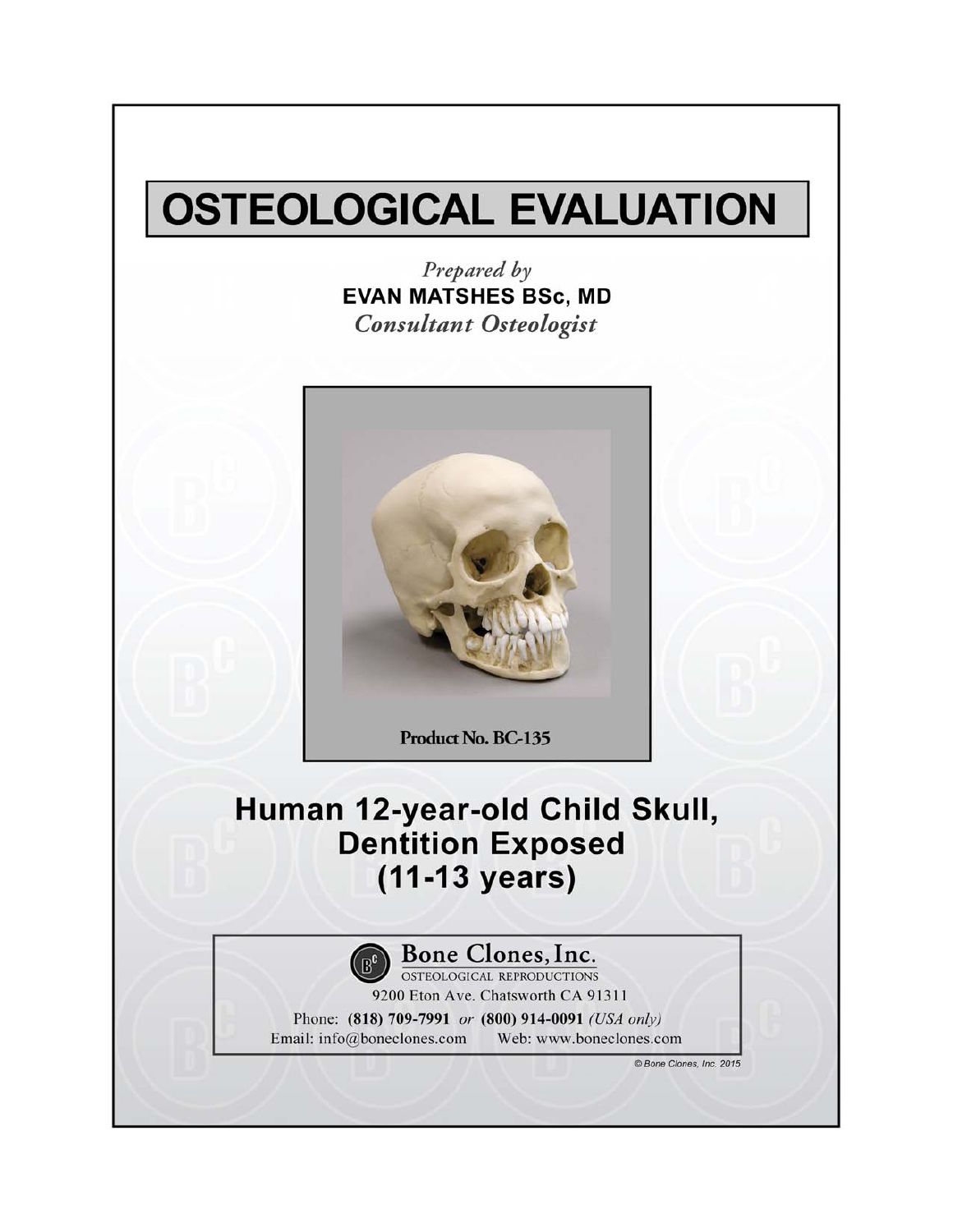## **Human, Child (11-13 years)**

| <b>Product Number:</b>     | $BC-135$                                                                                                |
|----------------------------|---------------------------------------------------------------------------------------------------------|
| <b>Specimen Evaluated:</b> | Bone Clones <sup>®</sup> replica                                                                        |
| <b>Skeletal Inventory:</b> | 1 intact cranium<br>-cortical bone overlying buccal aspect of left<br>maxilla has been dissected away   |
|                            | 1 intact mandible<br>-cortical bone overlying buccal aspect of left<br>mandible has been dissected away |

#### **General observations**:

In general, the molding process has preserved significant details necessary for evaluation. The general shape and configuration of the skull is within normal limits. The general morphology of the individual visible cranial bones is within normal limits. Sutural patterns are of expected configuration; however, the lambdoid suture is markedly complex. The posterior and anterior intra-occipital sutures are fused. There is a sutural bone (Wormian ossicle) at the left parietal notch. The foramina are of expected configuration. The skull is atraumatic.

#### **Dentition:**

There are 16 teeth in the maxillary arcade and 16 teeth in the mandibular arcade. The following fully erupted teeth are present in the maxillae: 1.6 [#3], 1.4 [#5], 1.2 [#7], 1.1 [#8], 2.1 [#9], 2.2 [#10], 2.4 [#12], and 2.6 [#14].

The following fully erupted teeth are present in the mandible: 3.7 [#18], 3.6 [#19], 7.5 [K], 3.3 [#22] 3.2 [#23], 3.1 [#24], 4.1 [#25], 4.2 [#26], 4.3 [#27], 8.5 [T], 4.6 [#30], and 4.7 [#31].

The following partially erupted teeth are present in the maxillae: 1.7 [#2], 1.5 [#4], 1.3 [#6], 2.3 [#11], 2.5 [#13], and 2.7 [#15].

The following partially erupted teeth are present in the mandible: 3.4 [#21] and 4.4 [#28].

The following unerupted (but exposed) teeth have evidence of calcification (crown formation): 1.8 [#1], 2.8 [#16], 3.8 [#17], and 4.8 [#32].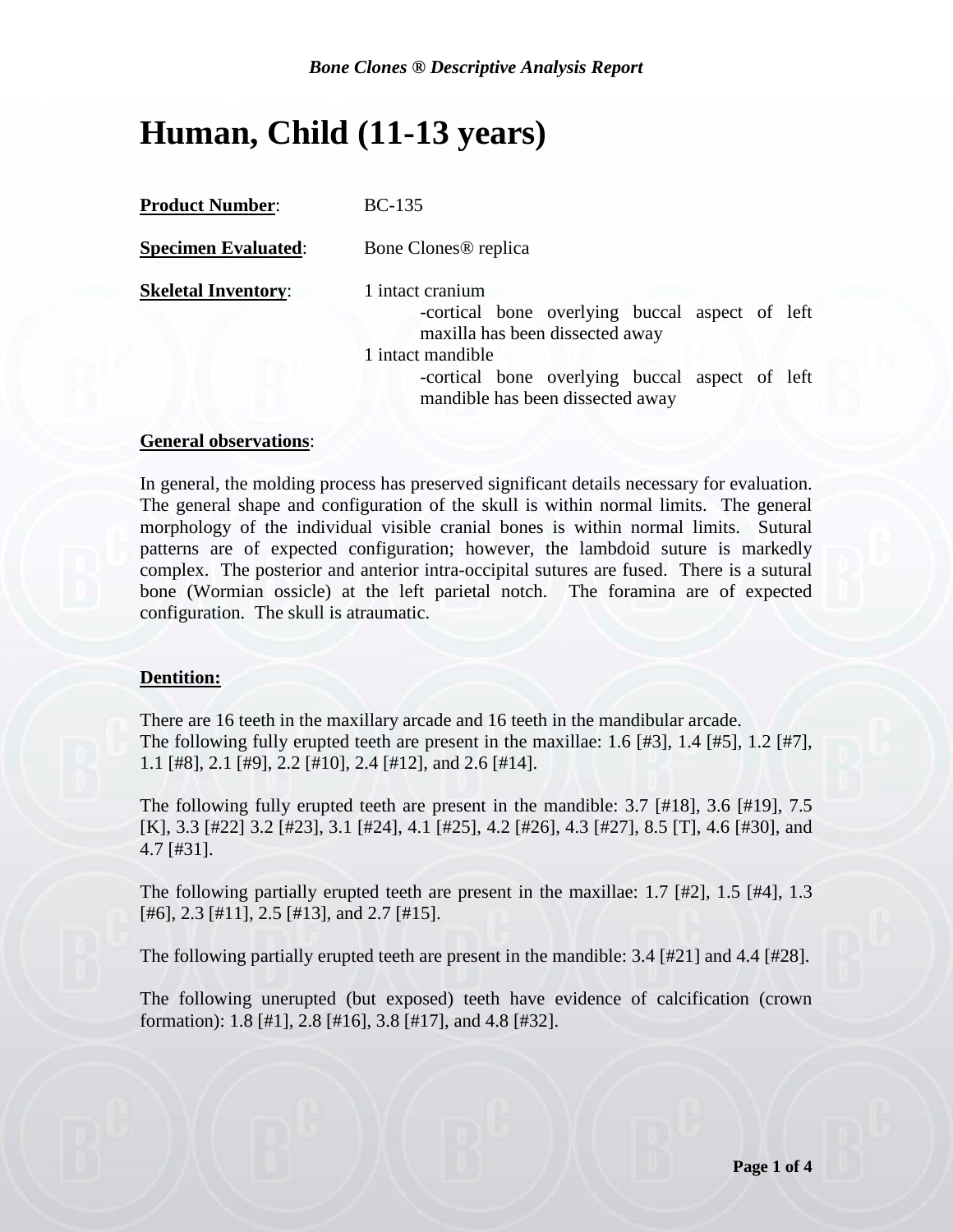Tooth 3.5 [#20] (seen under 8.5 [T]), and the developing roots of 4.7 [#31] are only visible after the buccal aspect of the mandibular cortical bone has been removed.

There are no dental restorations or prostheses. There is no significant attrition.

The maxillary incisors are shovel-shaped.

#### **Non-Dental Features of Age**:

Fontanelles

The anterior fontanelle is closed. The posterior, sphenoidal (anterolateral) and mastoidal (posterolateral) fontanelles are closed.

The spheno-occipital synchondrosis is open.

The calvarial sutures are all open (there is no evidence of ossification).

### **SUMMARY**:

**1. Age**

Dental

Likely 11 - 13 years.

Mixed dentition pattern (nearly complete adult dentition). Roots of 4.7 [#31] are  $\sim$ 2/3's developed.

Non-Dental

Likely less than 16 years. Spheno-occipital synchondrosis open. Closure: 10.5 – 16 years[1, 2].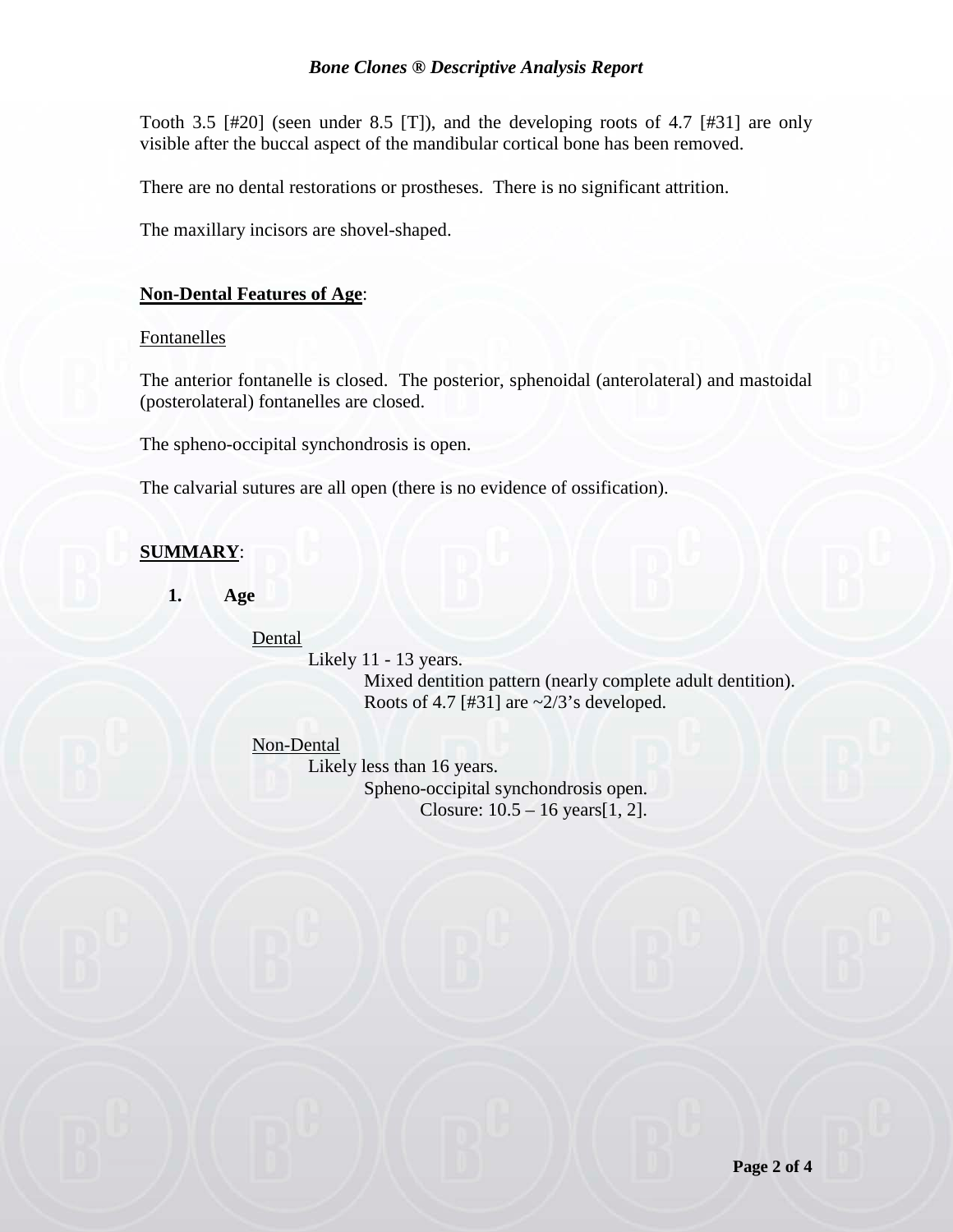#### **EDUCATIONAL RESOURCES**:

- 1. This is an excellent example of an adolescent's skull.
- 2. It may be appropriate to discuss the differences between primary and secondary dentition, eruption patterns, and controversies surrounding the timelines that 'typify' those eruption patterns.
- 3. Age assessment of skeletal remains is best done in the context of the entire skeleton. It is important for educators to emphasize that when limited to the skull, age assessment of subadult remains is best done through a coordinated evaluation of such features as dentition and fontanelle closure, as well as radiographs and/or computed tomography (CT) scans. This is particularly key for studies of tooth development (calcification, eruption). It is important to emphasize that the evaluation of a skull without these methods is artificial and not reflective of actual practice. However, the ability to analyze such remains from the strict perspective of osteology is fundamental, and students must feel comfortable analyzing subadult skulls and skeletons.
- 4. It is not currently possible to reliably differentiate amongst the major racial groups within subadults.[3]
- 5. It is not currently possible to reliably differentiate male and female infant and young child skeletal remains.[3]
- 6. In the evaluation of subadult skulls, particularly when studying 'typical' eruption patterns, students must be cautioned that statistical data is based on **populations**, and may not necessarily be reflective of reality in an **individual**.
- 7. It may be appropriate to discuss the concept of sutural (Wormian) bones and what role they may play in the forensic evaluation of cranial remains. It is most important that students understand sutural bones are normal variants which may be present with somewhat increased frequency in some racial groups; they must not be misdiagnosed as fractures.
- 8. This specimen is excellent for all students learning about tooth development and eruption patterns.